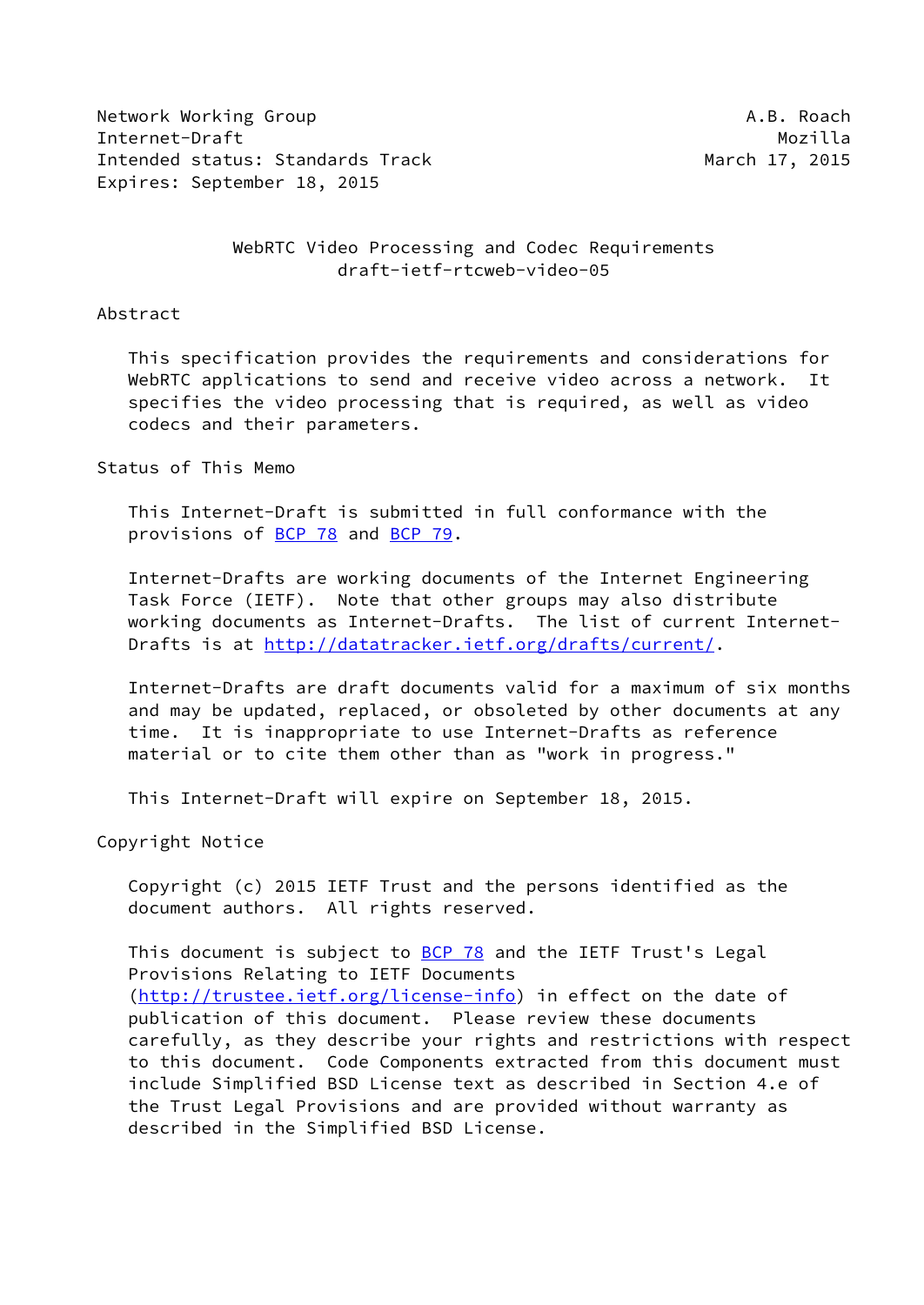### <span id="page-1-1"></span>Internet-Draft WebRTC Video March 2015

# Table of Contents

|                                          | $\overline{2}$ |
|------------------------------------------|----------------|
| 2.                                       | $\overline{2}$ |
| 3.                                       | $\overline{2}$ |
| 3.1.                                     | $\overline{3}$ |
| 3.2.                                     | $\overline{3}$ |
| 4.                                       | $\overline{3}$ |
| Mandatory to Implement Video Codec<br>5. | $\overline{4}$ |
| Codec-Specific Considerations<br>6.      | $\overline{5}$ |
| 6.1.                                     | $\overline{5}$ |
|                                          | 6              |
|                                          | $\overline{1}$ |
| 8.                                       | $\overline{1}$ |
| 9.                                       | $\overline{1}$ |
|                                          | $\overline{1}$ |
| Normative References<br>10.1.            | $\mathcal{I}$  |
| 10.2. Informative References             | 8              |
| Author's Address                         | 9              |
|                                          |                |

## <span id="page-1-0"></span>[1](#page-1-0). Introduction

 One of the major functions of WebRTC endpoints is the ability to send and receive interactive video. The video might come from a camera, a screen recording, a stored file, or some other source. This specification defines how the video is used and discusses special considerations for processing the video. It also covers the video related algorithms WebRTC devices need to support.

 Note that this document only discusses those issues dealing with video codec handling. Issues that are related to transport of media streams across the network are specified in [\[I-D.ietf-rtcweb-rtp-usage](#page-8-1)].

# <span id="page-1-2"></span>[2](#page-1-2). Terminology

 The key words "MUST", "MUST NOT", "REQUIRED", "SHALL", "SHALL NOT", "SHOULD", "SHOULD NOT", "RECOMMENDED", "MAY", and "OPTIONAL" in this document are to be interpreted as described in [REC2119].

## <span id="page-1-3"></span>[3](#page-1-3). Pre and Post Processing

This section provides guidance on pre- or post-processing of video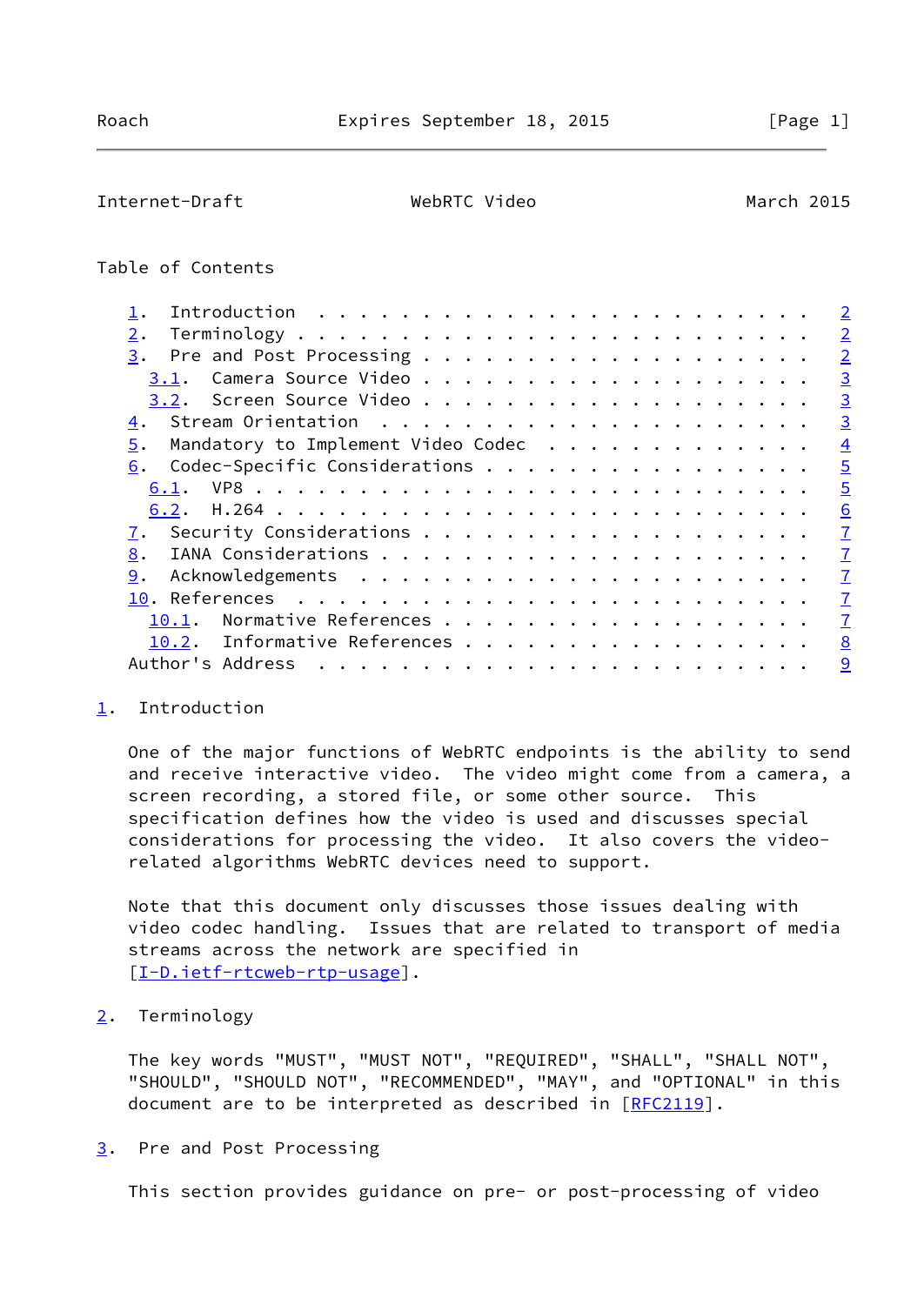streams.

 Unless specified otherwise by the SDP or codec, the color space SHOULD be sRGB [\[SRGB](#page-8-2)]. For clarity, this the color space indicated by codepoint 1 from "ColourPrimaries" as defined in [\[IEC23001-8\]](#page-8-3).

Roach **Expires September 18, 2015** [Page 2]

<span id="page-2-1"></span>Internet-Draft WebRTC Video March 2015

 Unless specified otherwise by the SDP or codec, the video scan pattern for video codecs is Y'CbCr 4:2:0.

<span id="page-2-0"></span>[3.1](#page-2-0). Camera Source Video

 This document imposes no normative requirements on camera capture; however, implementors are encouraged to take advantage of the following features, if feasible for their platform:

- o Automatic focus, if applicable for the camera in use
- o Automatic white balance
- o Automatic light level control
- o Dynamic frame rate for video capture based on actual encoding in use (e.g., if encoding at 15 fps due to bandwidth constraints, low light conditions, or application settings, the camera will ideally capture at 15 fps rather than a higher rate).

<span id="page-2-2"></span>[3.2](#page-2-2). Screen Source Video

 If the video source is some portion of a computer screen (e.g., desktop or application sharing), then the considerations in this section also apply.

 Because screen-sourced video can change resolution (due to, e.g., window resizing and similar operations), WebRTC video recipients MUST be prepared to handle mid-stream resolution changes in a way that preserves their utility. Precise handling (e.g., resizing the element a video is rendered in versus scaling down the received stream; decisions around letter/pillarboxing) is left to the discretion of the application.

 Note that the default video scan format (Y'CbCr 4:2:0) is known to be less than optimal for the representation of screen content produced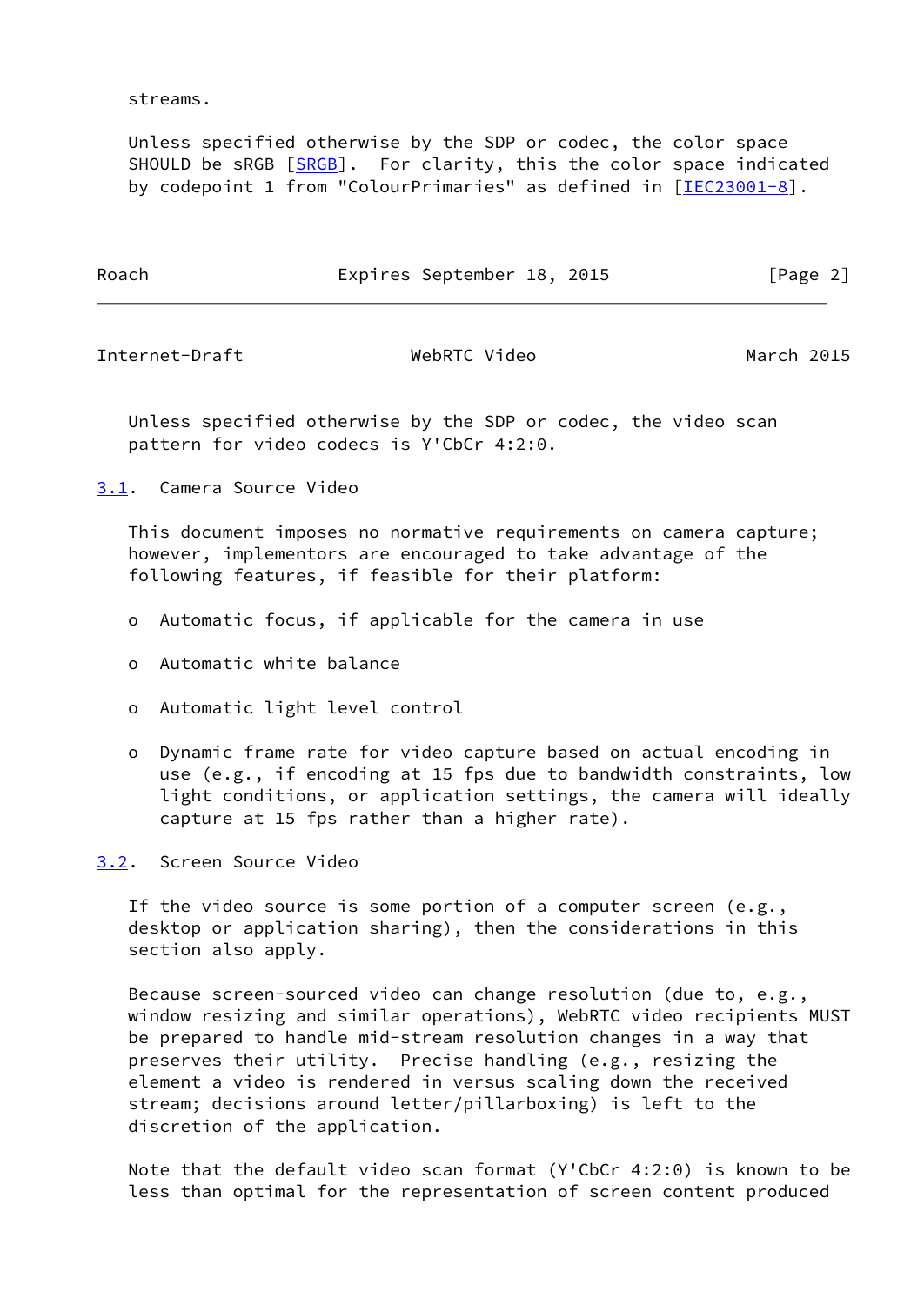by most systems in use at the time of this document's publication, which generally use RGB with at least 24 bits per sample. In the future, it may be advisable to use video codecs optimized for screen content for the representation of this type of content.

 Additionally, attention is drawn to the requirements in [\[I-D.ietf-rtcweb-security-arch](#page-8-4)] section 5.2 and the considerations in [\[I-D.ietf-rtcweb-security](#page-9-1)] section 4.1.1.

<span id="page-3-0"></span>[4](#page-3-0). Stream Orientation

Roach **Expires September 18, 2015** [Page 3]

<span id="page-3-1"></span>Internet-Draft WebRTC Video March 2015

 In some circumstances - and notably those involving mobile devices the orientation of the camera may not match the orientation used by the encoder. Of more importance, the orientation may change over the course of a call, requiring the receiver to change the orientation in which it renders the stream.

 While the sender may elect to simply change the pre-encoding orientation of frames, this may not be practical or efficient (in particular, in cases where the interface to the camera returns pre compressed video frames). Note that the potential for this behavior adds another set of circumstances under which the resolution of a screen might change in the middle of a video stream, in addition to those mentioned under "Screen Sourced Video," above.

 To accommodate these circumstances, RTCWEB implementations that can generate media in orientations other than the default MUST support generating the R0 and R1 bits of the Coordination of Video Orientation (CVO) mechanism described in section 7.4.5 of [[TS26.114\]](#page-8-5), and MUST send them for all orientations when the peer indicates support for the mechanism. They MAY support sending the other bits in the CVO extension, including the higher-resolution rotation bits. All implementations SHOULD support interpretation of the R0 and R1 bits, and MAY support the other CVO bits.

 Further, some codecs support in-band signaling of orientation (for example, the SEI "Display Orientation" messages in H.264 and H.265). If CVO has been negotiated, then the sender MUST NOT make use of such codec-specific mechanisms. However, when support for CVO is not signaled in the SDP, then such implementations MAY make use of the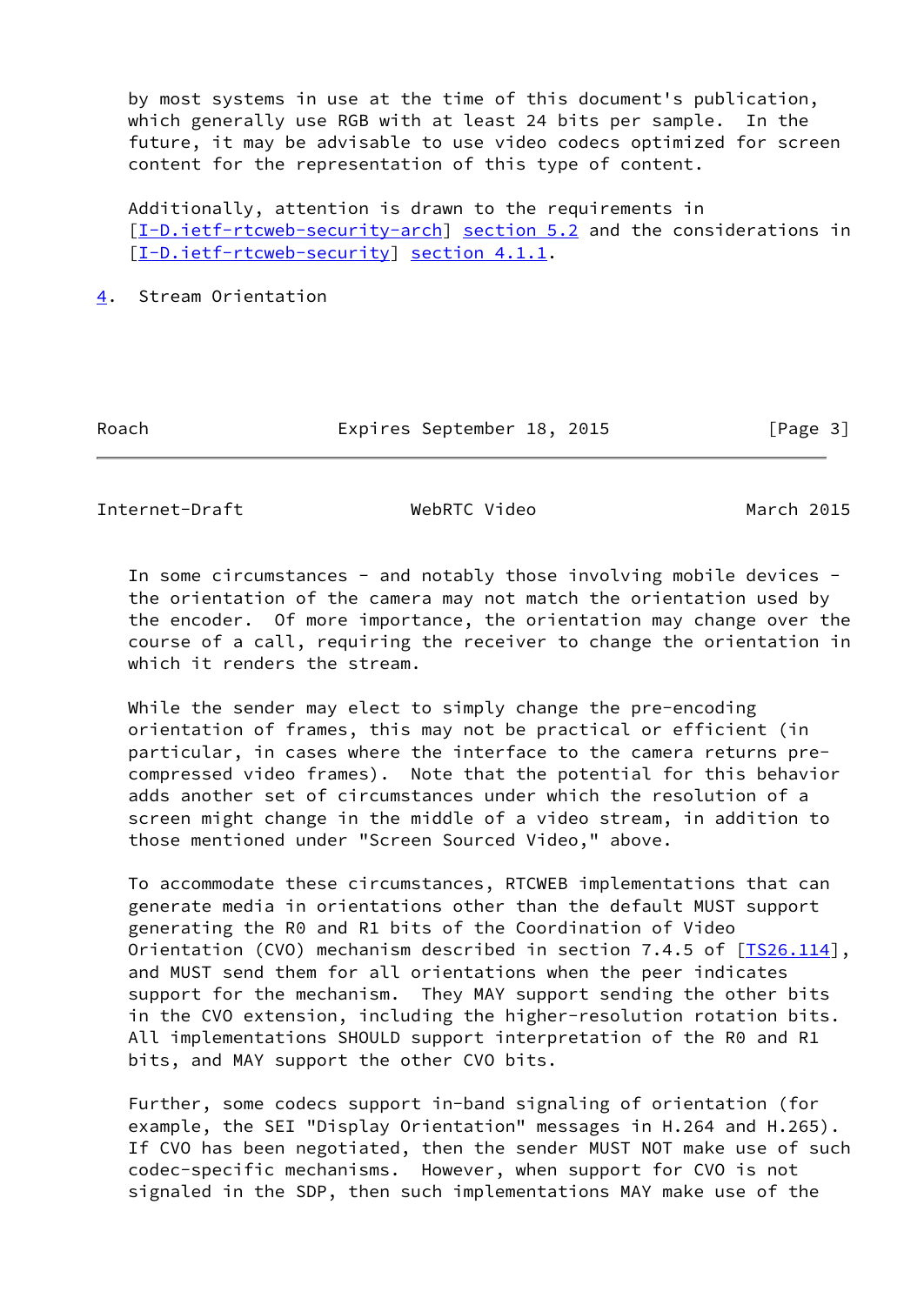codec-specific mechanisms instead.

<span id="page-4-0"></span>[5](#page-4-0). Mandatory to Implement Video Codec

 For the definitions of "WebRTC Browser," "WebRTC Non-Browser", and "WebRTC-Compatible Endpoint" as they are used in this section, please refer to [\[I-D.ietf-rtcweb-overview](#page-7-5)].

 WebRTC Browsers MUST implement the VP8 video codec as described in [\[RFC6386](https://datatracker.ietf.org/doc/pdf/rfc6386)] and H.264 Constrained Baseline as described in [\[H264](#page-7-6)].

 WebRTC Non-Browsers that support transmitting and/or receiving video MUST implement the VP8 video codec as described in [[RFC6386\]](https://datatracker.ietf.org/doc/pdf/rfc6386) and H.264 Constrained Baseline as described in [[H264\]](#page-7-6).

 To promote the use of non-royalty bearing video codecs, participants in the RTCWEB working group, and any successor working groups in the IETF, intend to monitor the evolving licensing landscape as it pertains to the two mandatory-to-

Roach **Expires September 18, 2015** [Page 4]

<span id="page-4-2"></span>Internet-Draft WebRTC Video March 2015

 implement codecs. If compelling evidence arises that one of the codecs is available for use on a royalty-free basis, the working group plans to revisit the question of which codecs are required for Non-Browsers, with the intention being that the royalty-free codec will remain mandatory to implement, and the other will become optional.

 These provisions apply to WebRTC Non-Browsers only. There is no plan to revisit the codecs required for WebRTC Browsers.

 "WebRTC-compatible endpoints" are free to implement any video codecs they see fit. This follows logically from the definition of "WebRTC compatible endpoint." It is, of course, advisable to implement at least one of the video codecs that is mandated for WebRTC Browsers, and implementors are encouraged to do so.

<span id="page-4-1"></span>[6](#page-4-1). Codec-Specific Considerations

 SDP allows for codec-independent indication of preferred video resolutions using the mechanism described in [\[RFC6236](https://datatracker.ietf.org/doc/pdf/rfc6236)]. WebRTC endpoints MAY send an "a=imageattr" attribute to indicate the maximum resolution they wish to receive. Senders SHOULD interpret and honor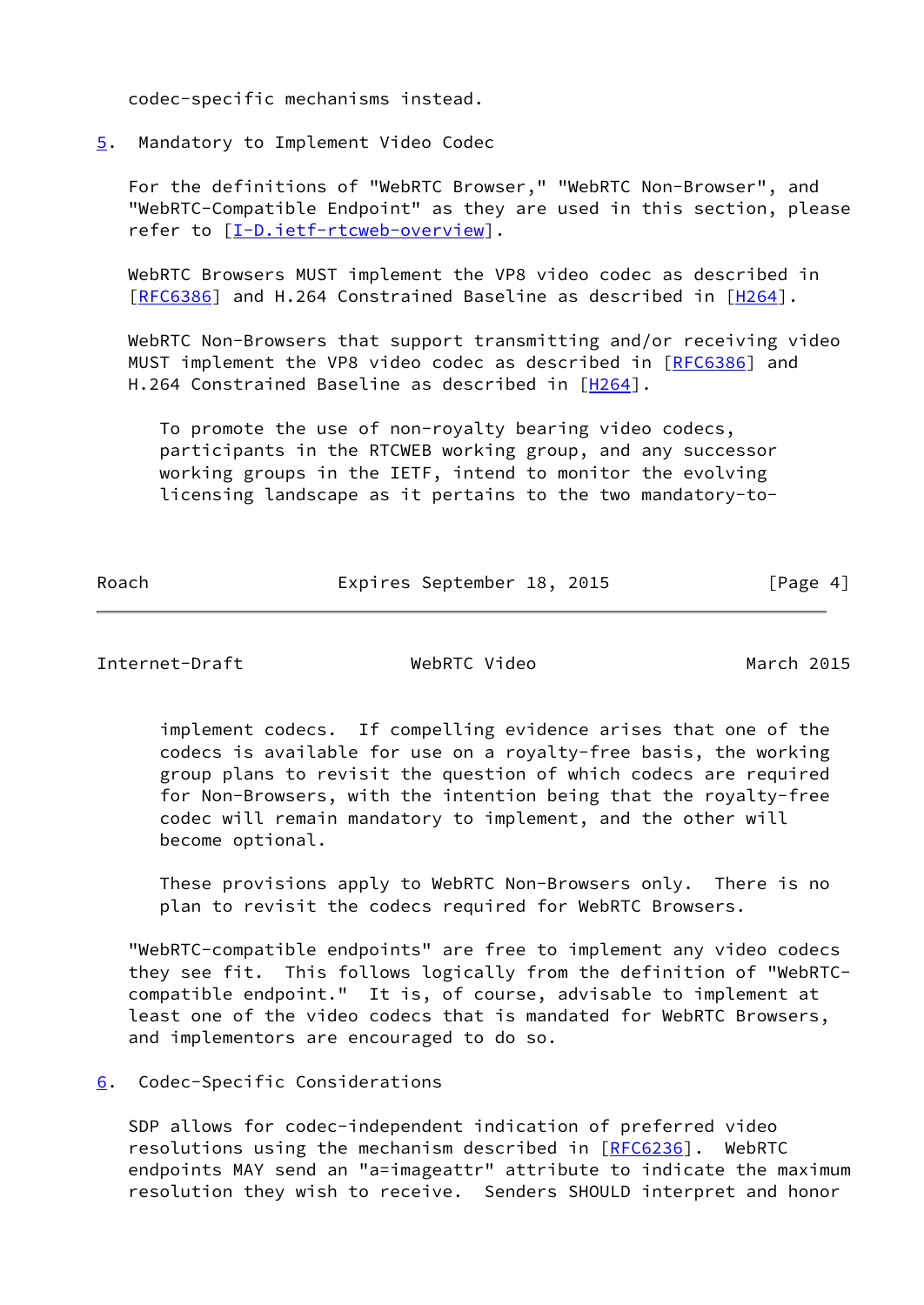this attribute by limiting the encoded resolution to the indicated maximum size, as the receiver may not be capable of handling higher resolutions.

 Additionally, codecs may include codec-specific means of signaling maximum receiver abilities with regards to resolution, frame rate, and bitrate.

 Unless otherwise signaled in SDP, recipients of video streams MUST be able to decode video at a rate of at least 20 fps at a resolution of at least 320x240. These values are selected based on the recommendations in [[HSUP1\]](#page-7-7).

 Encoders are encouraged to support encoding media with at least the same resolution and frame rates cited above.

<span id="page-5-0"></span>[6.1](#page-5-0). VP8

 For the VP8 codec, defined in [[RFC6386](https://datatracker.ietf.org/doc/pdf/rfc6386)], endpoints MUST support the payload formats defined in [[I-D.ietf-payload-vp8\]](#page-7-8).

In addition to the [[RFC6236\]](https://datatracker.ietf.org/doc/pdf/rfc6236) mechanism, VP8 encoders MUST limit the streams they send to conform to the values indicated by receivers in the corresponding max-fr and max-fs SDP attributes.

| Roach | Expires September 18, 2015 |  | [Page 5] |
|-------|----------------------------|--|----------|

<span id="page-5-2"></span>Internet-Draft WebRTC Video March 2015

# <span id="page-5-1"></span>[6.2](#page-5-1). H.264

For the  $[H264]$  $[H264]$  codec, endpoints MUST support the payload formats defined in [[RFC6184\]](https://datatracker.ietf.org/doc/pdf/rfc6184). In addition, they MUST support Constrained Baseline Profile Level 1.2, and they SHOULD support H.264 Constrained High Profile Level 1.3.

 Implementations of the H.264 codec have utilized a wide variety of optional parameters. To improve interoperability the following parameter settings are specified:

 packetization-mode: Packetization-mode 1 MUST be supported. Other modes MAY be negotiated and used.

profile-level-id: Implementations MUST include this parameter within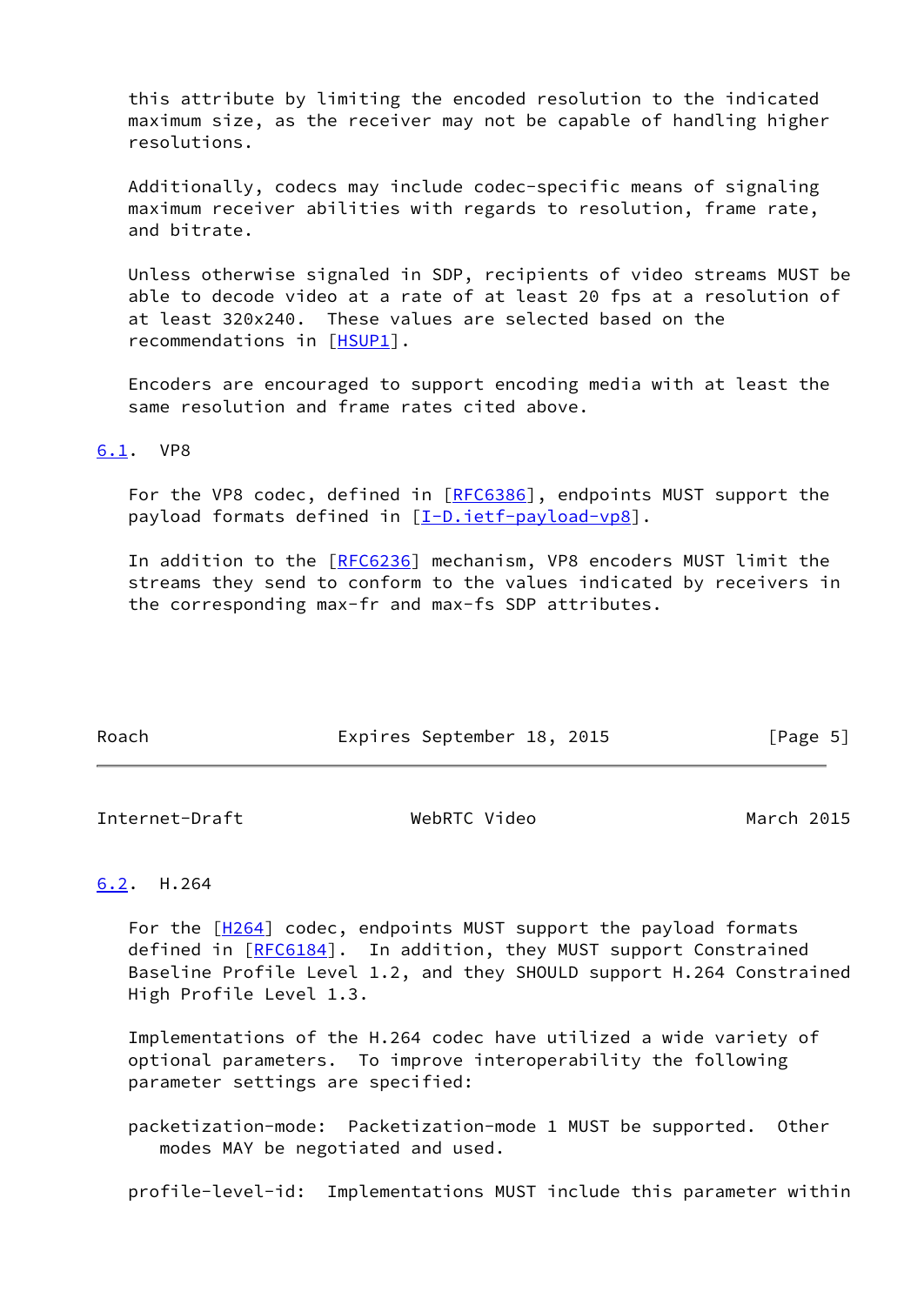SDP and MUST interpret it when receiving it.

max-mbps, max-smbps, max-fs, max-cpb, max-dpb, and max-br: These

 parameters allow the implementation to specify that they can support certain features of H.264 at higher rates and values than those signalled by their level (set with profile-level-id). Implementations MAY include these parameters in their SDP, but SHOULD interpret them when receiving them, allowing them to send the highest quality of video possible.

 sprop-parameter-sets: H.264 allows sequence and picture information to be sent both in-band, and out-of-band. WebRTC implementations MUST signal this information in-band. This means that WebRTC implementations MUST NOT include this parameter in the SDP they generate.

 H.264 codecs MAY send and MUST support proper interpretation of SEI "filler payload" and "full frame freeze" messages. "Full frame freeze" messages are used in video switching MCUs, to ensure a stable decoded displayed picture while switching among various input streams.

 When the use of the video orientation (CVO) RTP header extension is not signaled as part of the SDP, H.264 implementations MAY send and SHOULD support proper interpretation of Display Orientation SEI messages.

 Implementations MAY send and act upon "User data registered by Rec. ITU-T T.35" and "User data unregistered" messages. Even if they do not act on them, implementations MUST be prepared to receive such messages without any ill effects.

| Roach | Expires September 18, 2015 |  | [Page 6] |  |
|-------|----------------------------|--|----------|--|
|       |                            |  |          |  |

<span id="page-6-1"></span>Internet-Draft WebRTC Video March 2015

 Unless otherwise signaled, implementations that use H.264 MUST encode and decode pixels with a implied 1:1 (square) aspect ratio.

### <span id="page-6-0"></span>[7](#page-6-0). Security Considerations

 This specification does not introduce any new mechanisms or security concerns beyond what the other documents it references. In WebRTC, video is protected using DTLS/SRTP. A complete discussion of the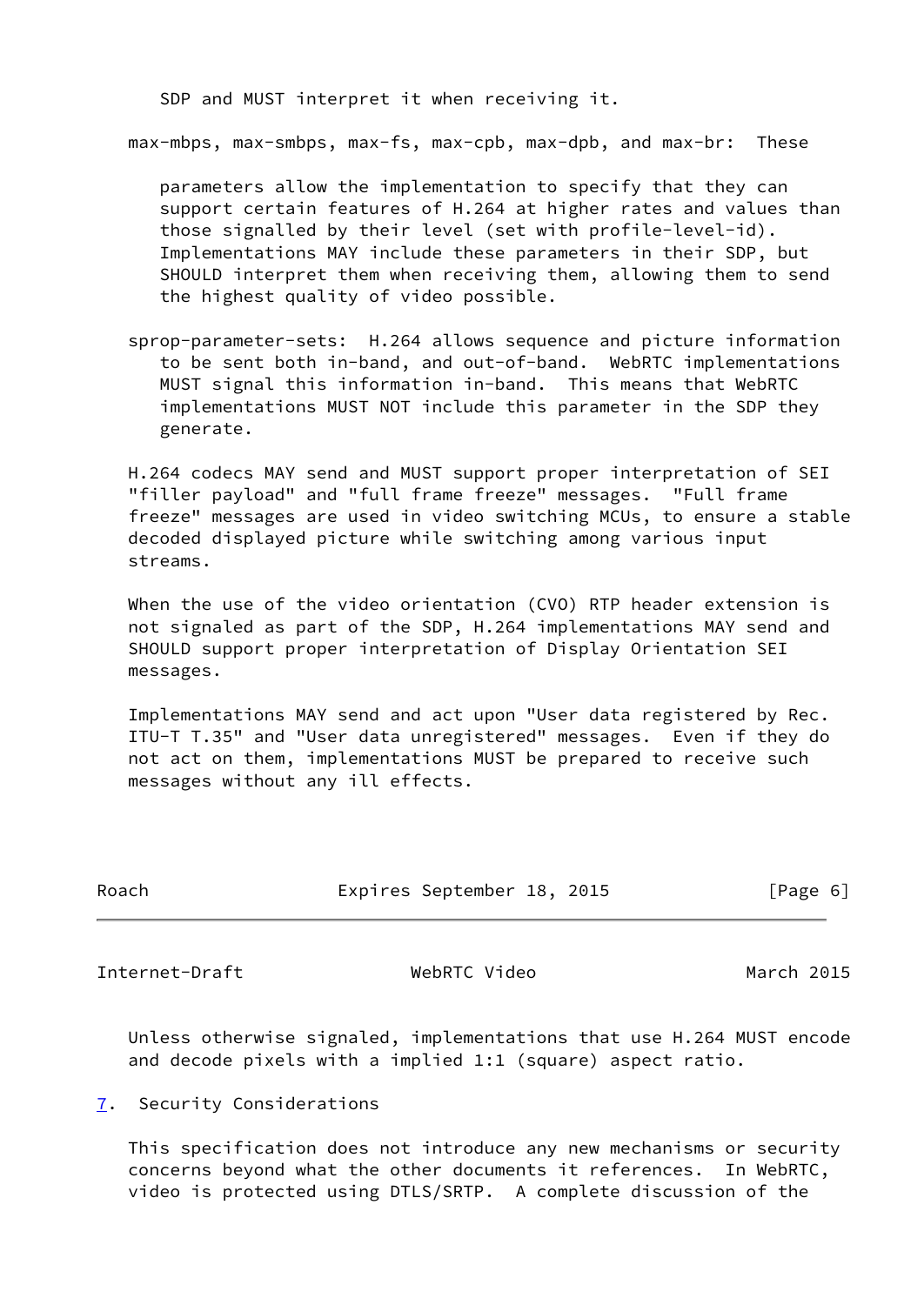security can be found in [\[I-D.ietf-rtcweb-security](#page-9-1)] and [\[I-D.ietf-rtcweb-security-arch](#page-8-4)]. Implementors should consider whether the use of variable bit rate video codecs are appropriate for their application, keeping in mind that the degree of inter-frame change (and, by inference, the amount of motion in the frame) may be deduced by an eavesdropper based on the video stream's bit rate.

 Implementors making use of H.264 are also advised to take careful note of the "Security Considerations" section of [\[RFC6184](https://datatracker.ietf.org/doc/pdf/rfc6184)], paying special regard to the normative requirement pertaining to SEI messages.

<span id="page-7-0"></span>[8](#page-7-0). IANA Considerations

This document requires no actions from IANA.

<span id="page-7-1"></span>[9](#page-7-1). Acknowledgements

 The author would like to thank Gaelle Martin-Cocher, Stephan Wenger, and Bernard Aboba for their detailed feedback and assistance with this document. Thanks to Cullen Jennings for providing text and review. This draft includes text from [draft-cbran-rtcweb-codec.](https://datatracker.ietf.org/doc/pdf/draft-cbran-rtcweb-codec)

- <span id="page-7-2"></span>[10.](#page-7-2) References
- <span id="page-7-6"></span><span id="page-7-3"></span>[10.1](#page-7-3). Normative References
	- [H264] ITU-T Recommendation H.264, "Advanced video coding for generic audiovisual services (V9)", February 2014, <[http://www.itu.int/rec/T-REC-H.264-201304-I>](http://www.itu.int/rec/T-REC-H.264-201304-I).
	- [HSUP1] ITU-T Recommendation H.Sup1, "Application profile Sign language and lip-reading real-time conversation using low bit rate video communication", May 1999, <[http://www.itu.int/rec/T-REC-H.Sup1>](http://www.itu.int/rec/T-REC-H.Sup1).

<span id="page-7-8"></span><span id="page-7-7"></span>[I-D.ietf-payload-vp8]

 Westin, P., Lundin, H., Glover, M., Uberti, J., and F. Galligan, "RTP Payload Format for VP8 Video", [draft-ietf](https://datatracker.ietf.org/doc/pdf/draft-ietf-payload-vp8-11) [payload-vp8-11](https://datatracker.ietf.org/doc/pdf/draft-ietf-payload-vp8-11) (work in progress), February 2014.

| Roach | Expires September 18, 2015 |  | [Page 7] |
|-------|----------------------------|--|----------|
|       |                            |  |          |

<span id="page-7-4"></span>Internet-Draft WebRTC Video March 2015

<span id="page-7-5"></span>[I-D.ietf-rtcweb-overview]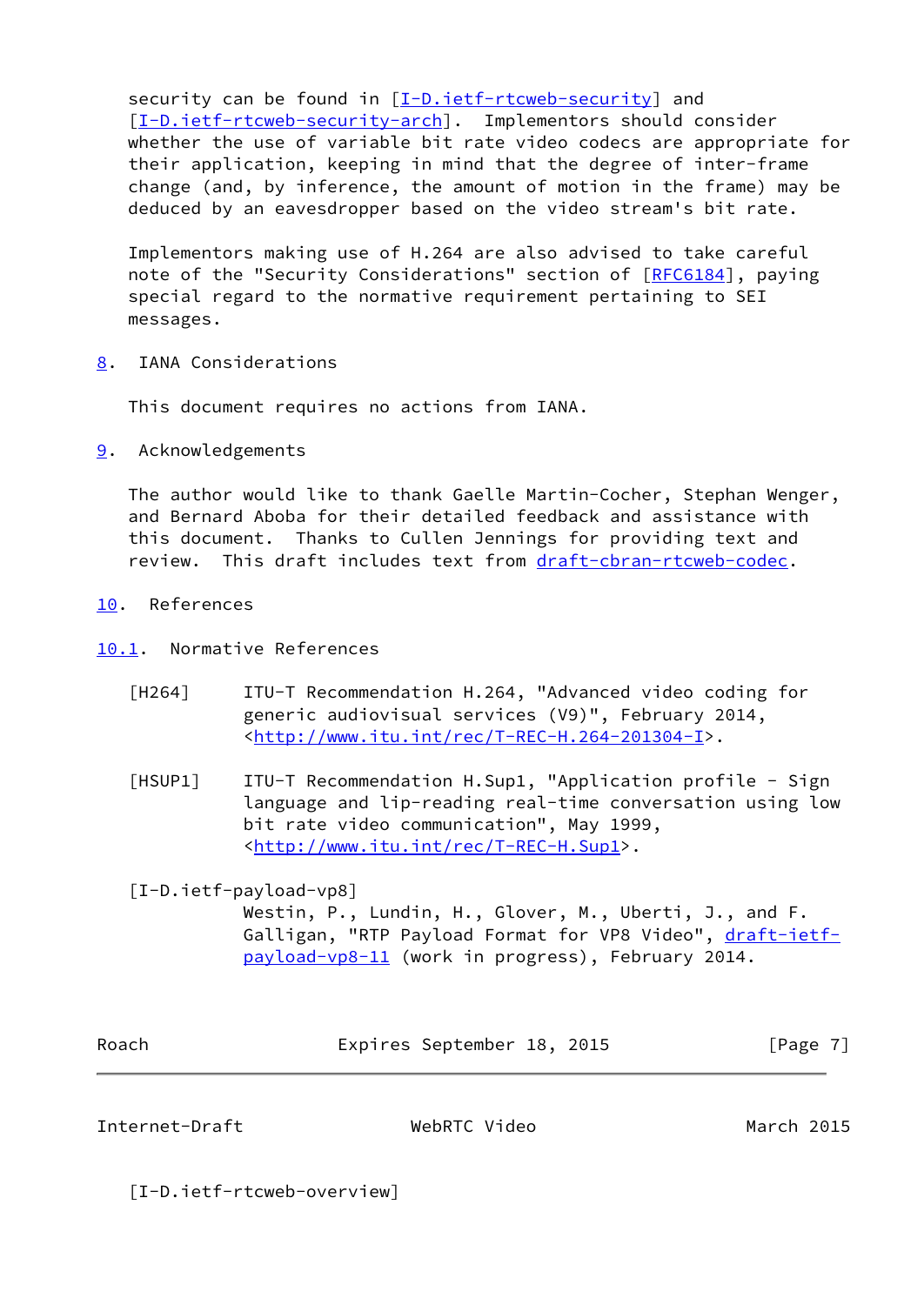Alvestrand, H., "Overview: Real Time Protocols for Browser-based Applications", [draft-ietf-rtcweb-overview-12](https://datatracker.ietf.org/doc/pdf/draft-ietf-rtcweb-overview-12) (work in progress), October 2014.

<span id="page-8-3"></span>[IEC23001-8]

 ISO/IEC 23001-8:2013/DCOR1, "Coding independent media description code points", 2013, <[http://standards.iso.org/](http://standards.iso.org/ittf/PubliclyAvailableStandards/c062088_ISO_IEC_23001-8_2013.zip) [ittf/PubliclyAvailableStandards/](http://standards.iso.org/ittf/PubliclyAvailableStandards/c062088_ISO_IEC_23001-8_2013.zip) [c062088\\_ISO\\_IEC\\_23001-8\\_2013.zip>](http://standards.iso.org/ittf/PubliclyAvailableStandards/c062088_ISO_IEC_23001-8_2013.zip).

- [RFC2119] Bradner, S., "Key words for use in RFCs to Indicate Requirement Levels", [BCP 14](https://datatracker.ietf.org/doc/pdf/bcp14), [RFC 2119](https://datatracker.ietf.org/doc/pdf/rfc2119), March 1997.
- [RFC6184] Wang, Y.-K., Even, R., Kristensen, T., and R. Jesup, "RTP Payload Format for H.264 Video", [RFC 6184,](https://datatracker.ietf.org/doc/pdf/rfc6184) May 2011.
- [RFC6236] Johansson, I. and K. Jung, "Negotiation of Generic Image Attributes in the Session Description Protocol (SDP)", [RFC](https://datatracker.ietf.org/doc/pdf/rfc6236) [6236,](https://datatracker.ietf.org/doc/pdf/rfc6236) May 2011.
- [RFC6386] Bankoski, J., Koleszar, J., Quillio, L., Salonen, J., Wilkins, P., and Y. Xu, "VP8 Data Format and Decoding Guide", [RFC 6386,](https://datatracker.ietf.org/doc/pdf/rfc6386) November 2011.
- <span id="page-8-2"></span> [SRGB] IEC 61966-2-1, "Multimedia systems and equipment - Colour measurement and management - Part 2-1: Colour management -Default RGB colour space - sRGB.", October 1999, [<http://](http://www.colour.org/tc8-05/Docs/colorspace/61966-2-1.pdf) [www.colour.org/tc8-05/Docs/colorspace/61966-2-1.pdf](http://www.colour.org/tc8-05/Docs/colorspace/61966-2-1.pdf)>.
- <span id="page-8-5"></span>[TS26.114]

 3GPP TS 26.114 V12.8.0, "3rd Generation Partnership Project; Technical Specification Group Services and System Aspects; IP Multimedia Subsystem (IMS); Multimedia Telephony; Media handling and interaction (Release 12)", December 2014, <[http://www.3gpp.org/DynaReport/26114.htm>](http://www.3gpp.org/DynaReport/26114.htm).

<span id="page-8-0"></span>[10.2](#page-8-0). Informative References

<span id="page-8-1"></span>[I-D.ietf-rtcweb-rtp-usage]

 Perkins, C., Westerlund, M., and J. Ott, "Web Real-Time Communication (WebRTC): Media Transport and Use of RTP", [draft-ietf-rtcweb-rtp-usage-06](https://datatracker.ietf.org/doc/pdf/draft-ietf-rtcweb-rtp-usage-06) (work in progress), February 2013.

<span id="page-8-4"></span>[I-D.ietf-rtcweb-security-arch]

Rescorla, E., "WebRTC Security Architecture", [draft-ietf](https://datatracker.ietf.org/doc/pdf/draft-ietf-rtcweb-security-arch-09) [rtcweb-security-arch-09](https://datatracker.ietf.org/doc/pdf/draft-ietf-rtcweb-security-arch-09) (work in progress), February 2014.